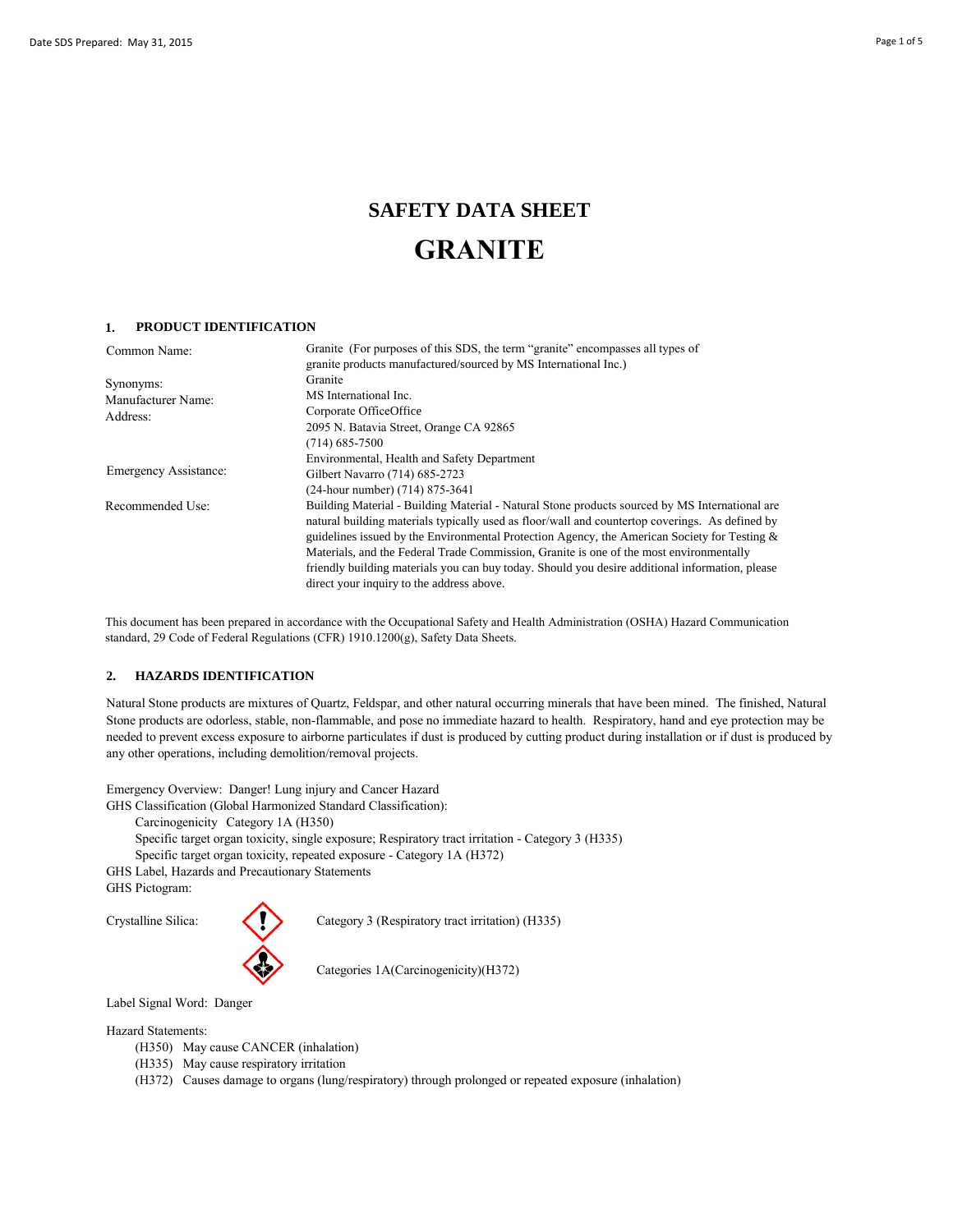## **2. HAZARDS IDENTIFICATION (CONT)**

#### Precautionary Statements:

Do not handle until all safety precautions have been read and understood. (P202)

Do not breathe dust/spray. (P260 + P261)

Wash skin thoroughly after handling. (P264)

Do not eat, drink or smoke when using this product. (P270)

Wear protective gloves, protective clothing, eye protection, face protection. (P280)

## Potential Health Effects:

Inhalation: Do not breathe dust. See "Health Hazards" in Section 11 for more details.

# **3. COMPOSITION/INFORMATION ON INGREDIENTS**

Natural Stone Products are mined and fabricated into various shapes, sizes, and colors. Natural Stone products are composed of Quartz, Feldspar and other naturally-occurring minerals, that have been mined.

These products do not contain asbestos.

Under normal conditions these products do not release hazardous materials after installation and are not considered hazardous waste should disposal be necessary.

| Composition                  | CAS#/<br>EINECS#                       | Estimated % by Wt. | <b>EU Class</b>                         |
|------------------------------|----------------------------------------|--------------------|-----------------------------------------|
| Limestone                    | CAS: 1317-65-3<br>EINECS: 207-439-9    | $0 - 100$          | (67/548/EEC)<br>Xi R36/37/38            |
| Crystalline silica as quartz | $CAS: 14808-60-7$<br>EINECS: 238-878-4 | $0 - 72$           | (67/548/EEC)<br>Xn R48/20               |
| Feldspar                     | $CAS: 68476-25-5$<br>EINECS: 270-666-7 | $0 - 15$           | (67/548/EEC)<br>Non Haz. (by Directive) |
| <b>Biotite</b>               | $CAS: 12001-26-2$<br>EINECS: 215-479-3 | $0 - 5$            | (67/548/EEC)<br>Xi R36/37/38            |
| Iron Oxide                   | CAS: 1345-25-1<br>EINECS: 215-721-8    | $0 - 2$            | (67/548/EEC)<br>Xi R36/37/38            |

# **4. FIRST AID MEASURES**

| Eyes:                | Immediately flush eyes with large amounts of water for at least 15 minutes if dust gets in<br>eyes. Get medical attention if irritation persists.                               |
|----------------------|---------------------------------------------------------------------------------------------------------------------------------------------------------------------------------|
| Skin:<br>Inhalation: | Wash thoroughly after working with Natural Stone products.                                                                                                                      |
|                      | Remove to fresh air if exposed to large amounts of dust. Administer artificial respiration<br>if breathing has stopped. Keep victim at rest. Call for prompt medical attention. |
| Ingestion:           | Not applicable for intact natural stone products.                                                                                                                               |

Have emergency eyewash station available in area where products are cut.

# **5. FIRE-FIGHTING MEASURES AND INFORMATION**

| Not applicable              |
|-----------------------------|
| Not applicable              |
| LEL - not applicable        |
| UEL - not applicable        |
| None required Non-flammable |
| None required               |
| None                        |
|                             |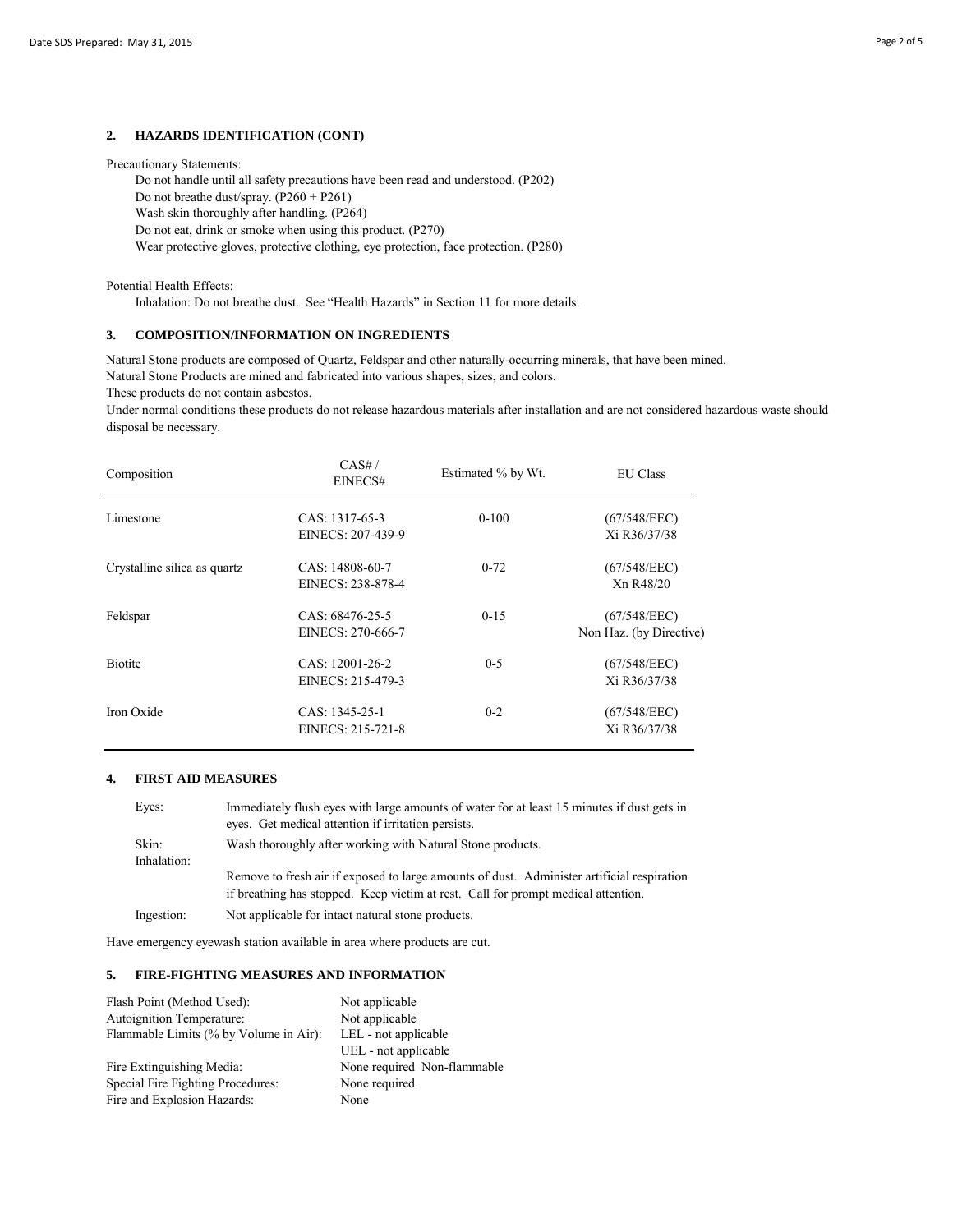## **6. ACCIDENTAL RELEASE MEASURES**

Avoid creating excessive dust. Clean up dust with a vacuum system with a High-efficiency particulate (HEPA) air filter vacuum or damp sweeping. See Section 8 of this SDS concerning PPE information for clean-up.

## **7. HANDLING AND STORAGE**

When cutting, grinding or removing, use equipment with integral dust collection and/or use local exhaust ventilation. Use wet cutting methods to reduce generation of dust. Use respiratory protection in the absence of effective engineering controls.

Do not store near acids. If natural stone products contact some acids, damage/discoloration to the surface may occur.

Shelf life is unlimited.

# **8. EXPOSURE CONTROLS / PERSONAL PROTECTION**

#### **8.1 Exposure Table**

| Composition                                          | <b>OSHA</b><br>PEL         | NIOSH<br><b>IDLH</b> | <b>ACGIH</b><br>TLV* | Units |
|------------------------------------------------------|----------------------------|----------------------|----------------------|-------|
| Crystalline silica as quartz<br>-respirable fraction | 10<br>$\frac{9}{6}$ SiO2+2 | 0.05                 | 0.025                | mg/m3 |
| -total dust                                          | 30<br>$\frac{9}{6}$ SiO2+2 | N.E.                 | N.E.                 | mg/m3 |
| Limestone                                            |                            |                      |                      |       |
| -respirable fraction                                 | 5                          | 5                    | 5                    | mg/m3 |
| -total dust**                                        | 15                         | 10                   | 10                   | mg/m3 |
| Feldspar                                             |                            |                      |                      |       |
| -respirable fraction                                 | N.E                        | N.E.                 | N.E.                 | mg/m3 |
| -total dust**                                        | 15                         | N.E.                 | N.E.                 | mg/m3 |
| <b>Biotite</b><br>-respirable fraction**             | 5                          | 15                   | 3                    | mg/m3 |
| -total dust**                                        | 15                         | N.E.                 | N.E.                 | mg/m3 |
| Iron Oxide                                           |                            |                      |                      |       |
| -respirable fraction                                 | $10\,$                     | 5                    | 5                    | mg/m3 |

\* 2006 Edition, respirable fraction to be determined as per Appendix D of ACGIH TLV.

\*\* Covered as particles not otherwise regulated per OSHA and particles not otherwise classified per ACGIH.

N.E. - Not established

#### **8.2 EXPOSURE CONTROLS/PERSONAL PROTECTION**

Ventilation: Use adequate ventilation to keep exposure to dust below recommended exposure levels. Avoid inhalation of dust. The highest probability of silica exposure occurs during installation using dry cutting methods or during removal of installed natural stone tile. Wet cutting methods are recommended.

Respiratory Protection: Use of a properly fitted NIOSH/MSHA approved particulate respirator is recommended when cutting natural stone products for installation or during the removal of installed product.

Eye Protection: Use dust-proof goggles or safety glasses with side shields. Contact lenses may absorb irritants. Do not wear contact lenses in work areas.

Skin Protection: Cotton or leather work gloves should be worn when cutting this product to minimize skin exposure to dust and/or cuts. Wash hands prior to eating, drinking, or smoking, and at the end of the work shift, after cutting operations are conducted.

NOTE: Personal protection information in Section 8 is based on general information for normal uses and conditions. Where special or unusual uses or conditions exist, it is suggested that the assistance of an industrial hygienist or other qualified professional be obtained.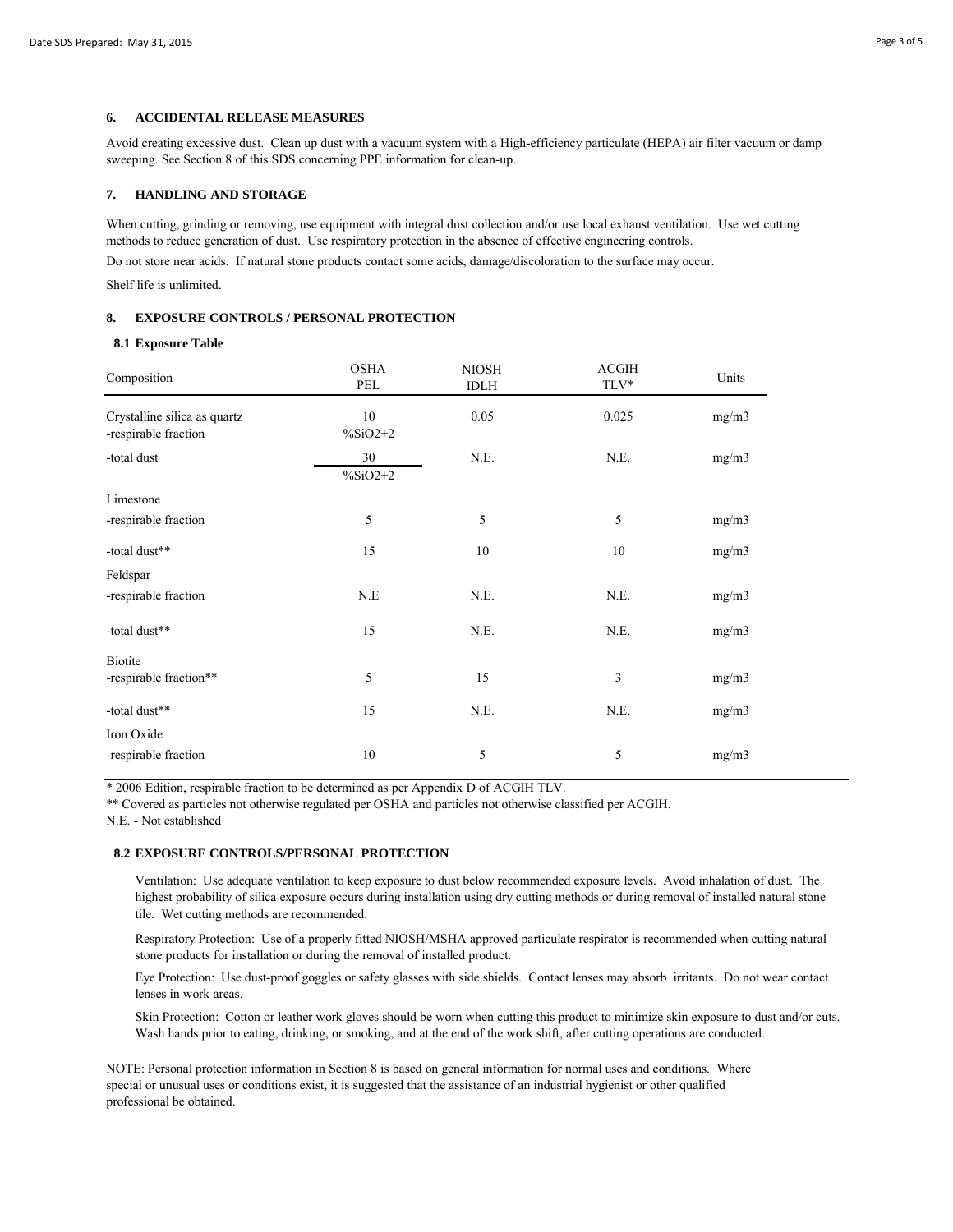# **9. PHYSICAL AND CHEMICAL PROPERTIES**

| Appearance:                         | Brittle solid; color may vary     |
|-------------------------------------|-----------------------------------|
| Odor:                               | Odorless                          |
| Melting Point:                      | Not Available $(>1000 \degree F)$ |
| <b>Boiling Point:</b>               | Not applicable                    |
| Vapor Pressure:                     | Not applicable                    |
| Vapor Density $(Air = 1)$ :         | Not applicable                    |
| Solubility in Water:                | Insoluble                         |
| Specific Gravity $(H2) = 1$ :       | 1.6 to 2.6                        |
| Percent Volatile by Volume:         | Not applicable                    |
| Evaporation Rate (Ethyl Ether = 1): | Not applicable                    |
| Viscosity:                          | Not applicable                    |

# **10. STABILITY AND REACTIVITY**

| Stability:                            | Stable in current form.                                                   |
|---------------------------------------|---------------------------------------------------------------------------|
| Conditions to Avoid:                  | Avoid contact with acids (e.g., Hydrochloric, acetic, hydrofluoric, etc.) |
| Incompatibility (Materials to Avoid): | Avoid contact with acids (e.g., Hydrochloric, acetic, hydrofluoric, etc.) |
| Hazardous Polymerization:             | Will not occur.                                                           |
| Hazardous Decomposition Products:     | None.                                                                     |

### **11. TOXICOLOGICAL INFORMATION**

## **Potential Health Effects**

### **Primary Routes of Exposure**

None for intact natural stone products. Inhalation and potential exposure to eyes, hands, or other body parts if contact is made with broken tile, and/or during procedures involving the cutting of products, and/or for operations involving the removal of installed products.

#### **Acute Effects**

No acute effects from exposure to intact natural stone products are known. Working with broken or cut natural stone produces a potential for cuts to the hands and exposed body parts. Acute effects such as eye irritation may occur if associated with high dust operations such as dry cutting or during the removal of installed product. In very rare cases, symptoms of acute silicosis, a form of silicosis (a nodular pulmonary fibrosis) associated with exposure to respirable crystalline silica, may develop following acute exposure to extremely dusty environments caused by generation of tile dust. Signs such as labored breathing and early fatigue may indicate silicosis; however, these same symptoms can arise from many other causes.

#### **Chronic Effects**

No chronic effects are known for exposure to intact natural stone products. Long-term, continual exposure to respirable crystalline silica at or above established permissible occupational exposure limits may lead to the development of silicosis, a nodular pulmonary fibrosis (NPF). NPFs are also associated with pulmonary tuberculosis, bronchitis, emphysema, and other airway diseases. This type of chronic exposure to silica dust may also result in the development of autoimmune disorders, chronic renal disease, and other adverse health effects. Recent epidemiologic studies demonstrate that workers exposed to elevated silica concentrations have a significant risk of developing chronic silicosis. Signs such as labored breathing and early fatigue may indicate silicosis; however, these same symptoms can also arise from many other causes.

## **Potential Adverse Interactions**

Silicosis may be complicated by severe mycobacterial or fungal infections and result in tuberculosis (TB). Epidemiologic studies have established that silicosis is a risk factor for developing TB. Any existing respiratory or pulmonary diseases may be complicated by exposure to respirable crystalline silica. Smoking may increase the risk of adverse effects if done in conjunction with occupational exposure to silica dust at or above permissible exposure limits.

## **Carcinogen Status**

Respirable crystalline silica is classified by the International Agency for Research on Cancer (IRAC) as a Group I Carcinogen (carcinogenic to humans). The National Toxicology Program (9th Report) lists respirable crystalline silica as "Known to be a Human Carcinogen". USDOL/OSHA and NIOSH have recommended that crystalline silica be considered a potential occupational carcinogen.

#### **Overview of Animal Testing**

Short term experimental studies of rats have found that intratracheal instillation of quartz particles leads to the formation of discrete silicotic nodules in rats, mice and hamsters.